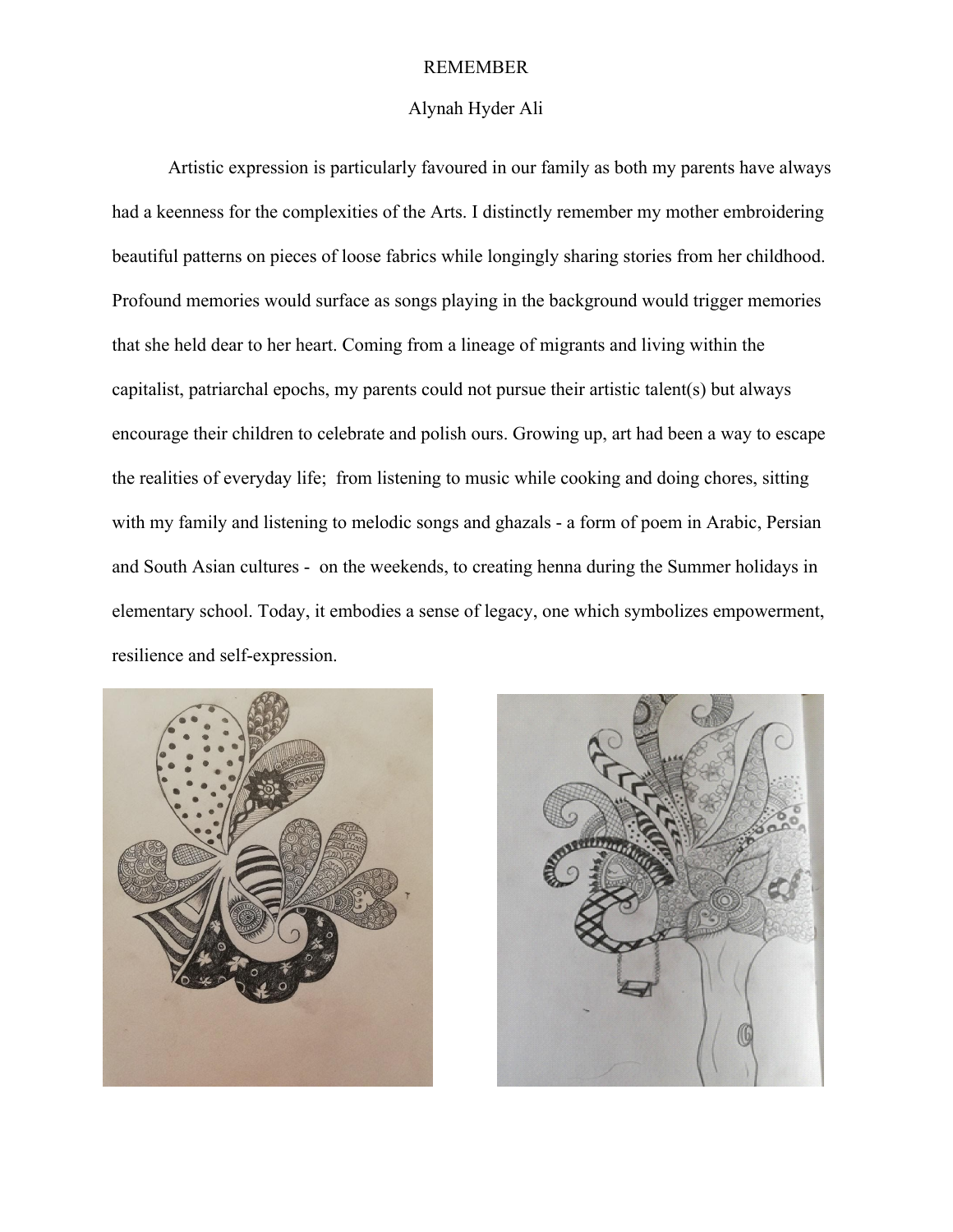## REMEMBER

# Alynah Hyder Ali

Upon the recent (re)discovery of an old sketchbook and looking through my work, I was transported through the dimensions of time. Ensuing the momentary nostalgia, feelings of anxiousness, naivety and self – doubt resurfaced and ultimately, it reminded me of how far I have come. It's much easier to identify the conditioned colonial responses in others; however, through introspection, I began to realize that these negative emotions are rooted in the systemic oppression(s) I had faced, and continue to face, as a woman of colour. Albeit some aspects of myself have remained the same in the last 10 years, I am much transformed; as anybody else who has thrived, withered, explored, accepted and persevered, and not always in the same order.



As I contemplate my identity – where I come from, who I am, and currently as I complete the B.Ed. program, what kind of an educator I want to become, I am sometimes left conflicted as the narrative around identity is quite complex, i.e. one's beliefs are corroborated if their identity